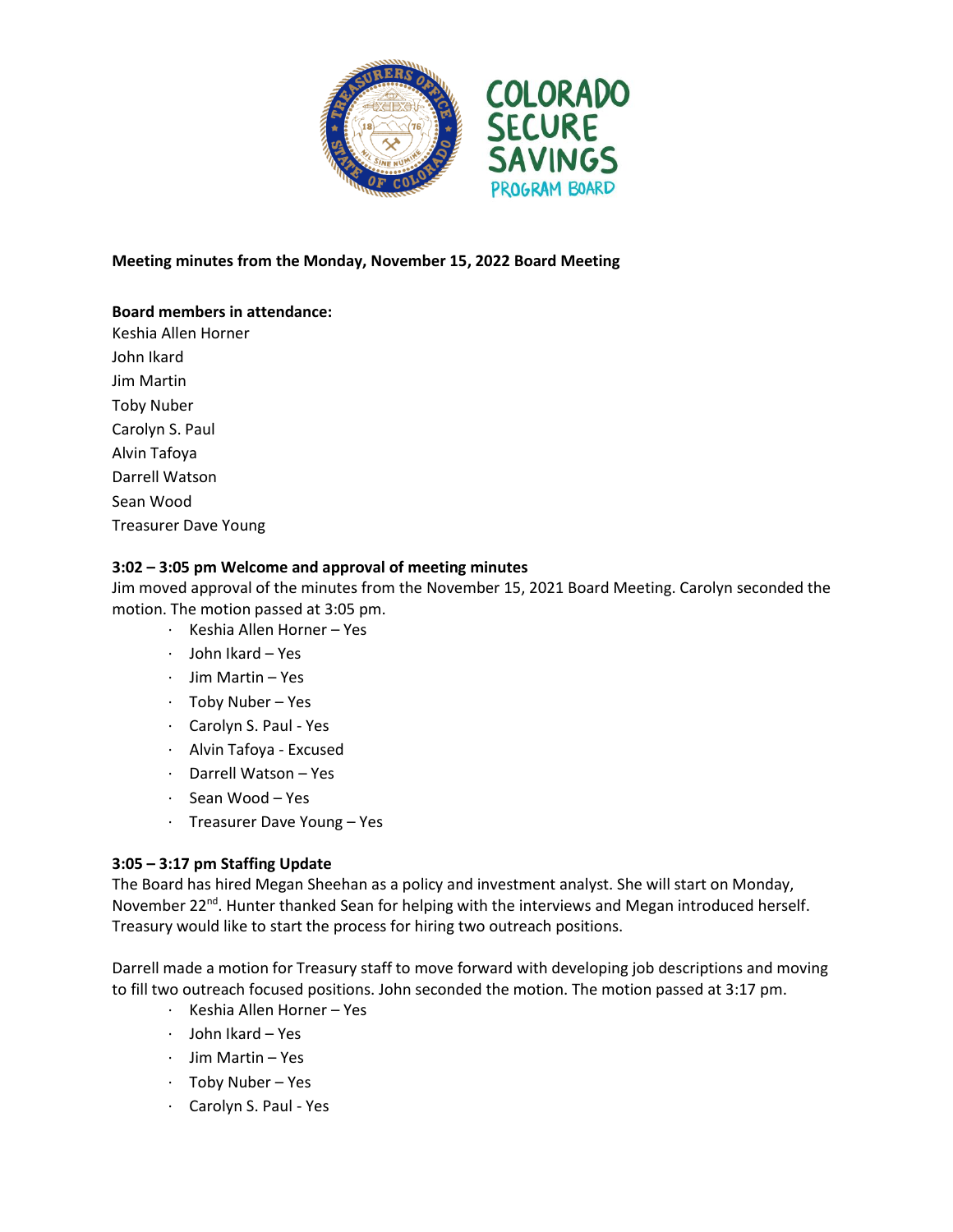

- · Alvin Tafoya Excused
- Darrell Watson Yes
- · Sean Wood Yes
- · Treasurer Dave Young Yes

# **3:17 – 3:44 pm Program Tracking Methods**

Andrea form AKF presented the six tracking methods in a presentation. The six methods are accounts, assets, employers, employees, marketing and outreach and industry comparisons. The Board and AKF had a discussion and answered questions.

## **3:44 – 3:49 pm Investment Policy Statement**

The Board sent comments and questions to Hunter on the current investment policy statement draft. There was a discussion on what was missing and what can be added. The next draft will be circulated to the Board after Thanksgiving for their comments and questions.

## **3:49 – 4:12 pm Program Administrator and Investment Manager RFPs**

Hunter went over the design structure of the RFPS and let the Board know most of the components have been received. Board members have been contacted regarding their interest on being on the evaluation committee. The New Mexico partners will be involved and will sign non-disclosure agreements as well as the Board members. Staff would like to have more backend on the two RFPs so the Board doesn't have to negotiate with vendors once they are awarded. As well as if there should be one or two RFPs.

Darrell made a motion to approve the beginning of the separate RFP processes for program administrator and investment management services. Jim seconded the motion. The motion passed at 4:02 pm.

- · Keshia Allen Horner Yes
- · John Ikard Yes
- · Jim Martin Yes
- · Toby Nuber Yes
- · Carolyn S. Paul Yes
- · Alvin Tafoya Yes
- · Darrell Watson Yes
- · Sean Wood Yes
- · Treasurer Dave Young Yes

According to state rule contracts must be capped at five years before they have to be rebid. This may cause an issue with getting program administrator responses because the vendors will not break even until after the five year mark. The Board can ask for a waiver with the controller's office to have a longer contract. The structure of the contract is not yet set but they are hoping to extend it up to 10 years. The Board will have final approval in the RFP.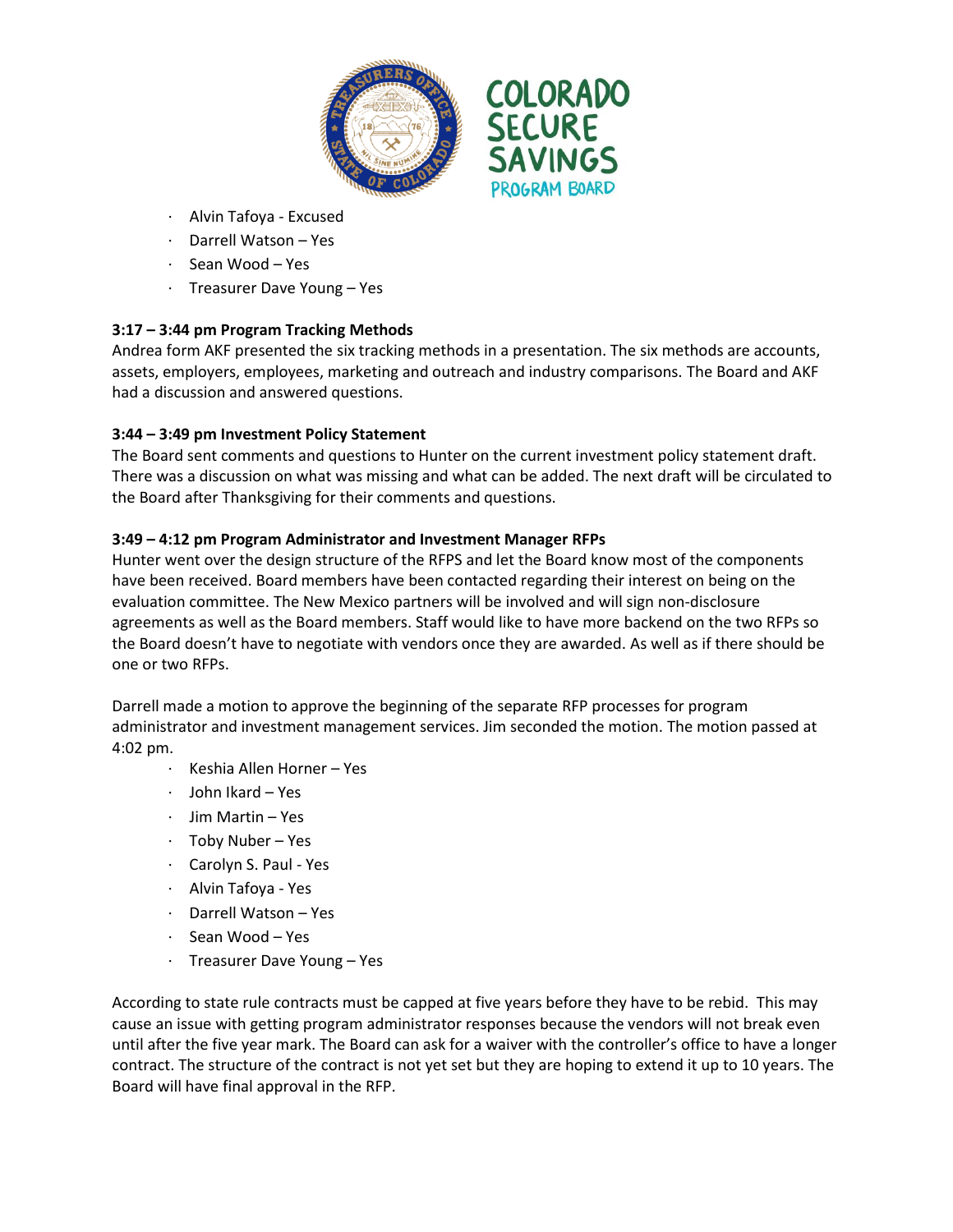

Darrell made a motion to approve Treasury staff to pursue a waiver allowing awarded contracts resulting from this RFP process to have a contract term longer than the five year limitation. Jim seconded the motion. The motion passed at 4:11 pm.

- · Keshia Allen Horner Yes
- · John Ikard Yes
- · Jim Martin Yes
- · Toby Nuber Yes
- · Carolyn S. Paul Yes
- · Alvin Tafoya Yes
- Darrell Watson Yes
- · Sean Wood Yes
- · Treasurer Dave Young Yes

#### **4:03 – 4:34 pm Contract Amendments**

There are contract deliverable dates set in the contracts of AKF and Segal Marco. Some of these dates need to be adjusted and amended in the contract. For example the investment policy statement should have been done last week. Additionally, the scope of work in the AKF contract needs to be amended because of their work with New Mexico. The expansion will have shared costs between Colorado and New Mexico. New Mexico has already signed a document acknowledging the costs.

Darrell made a motion to approve Treasury staff and the Attorney General's office to amend Segal Marco's contract to reflect new deliverable interim timelines not timelines of implementation. These interim timelines are inclusive of RFP and scope of work deliverables and investment policy draft deliverables. Toby seconded the motion. The motion passed at 4:19 pm.

- · Keshia Allen Horner Yes
- · John Ikard Yes
- · Jim Martin Yes
- · Toby Nuber Yes
- · Carolyn S. Paul Yes
- · Alvin Tafoya Yes
- · Darrell Watson Yes
- · Sean Wood Yes
- · Treasurer Dave Young Yes

Darrel made a motion for Treasury staff and the Attorney General's office to amend AKF Consulting's contract to reflect new deliverable timelines and expanse scope of work of New Mexico contracts terms including shared cost with New Mexico. Carolyn seconded the motion. The motion passed at 4:33 pm.

· Keshia Allen Horner – Yes